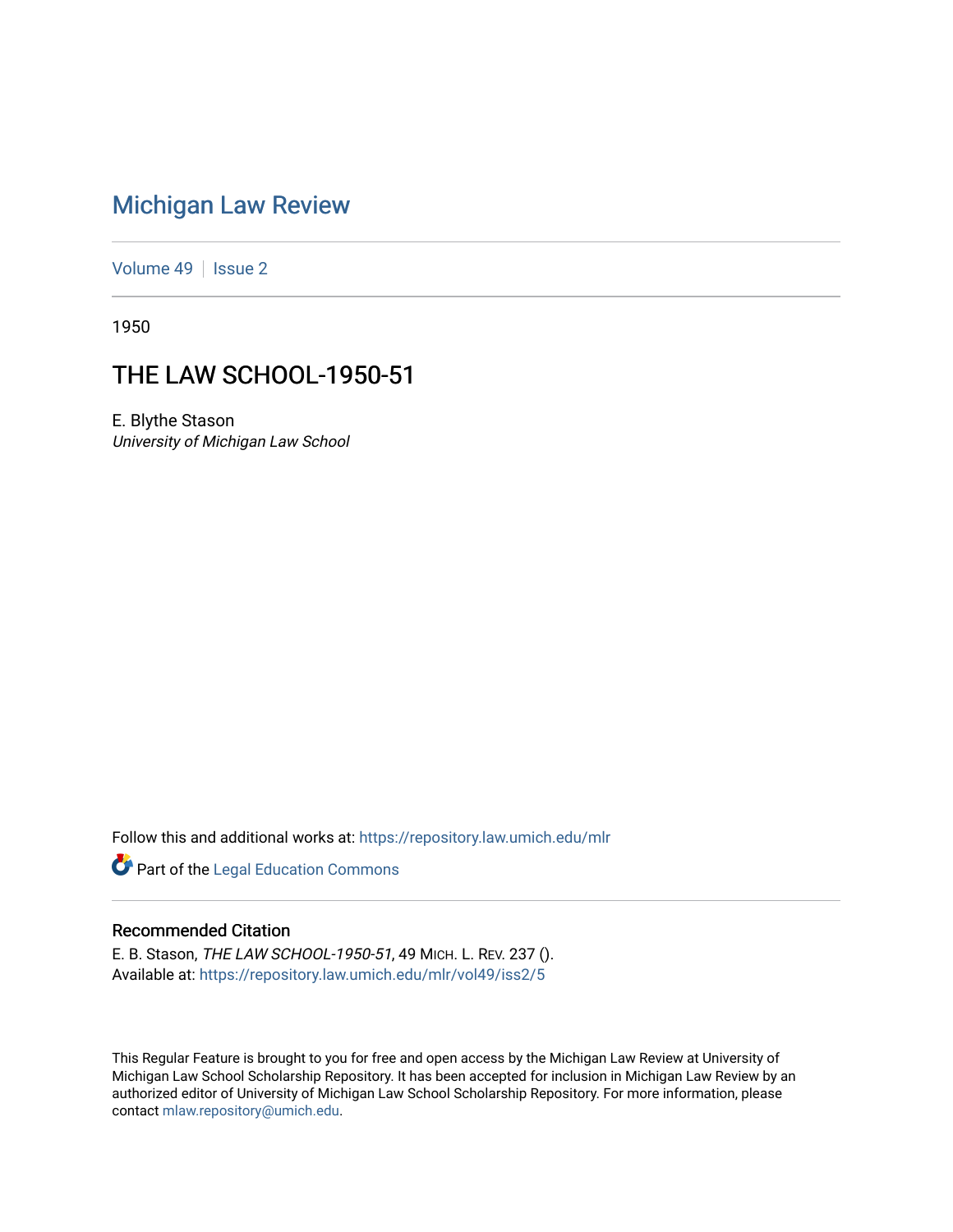## THE LAW SCHOOL-1950-51

Notwithstanding wars and rumors of wars, the September 1950 semester opens with almost I 000 prospective candidates for the legal profession, 372 members of the first-year class, 288 members of the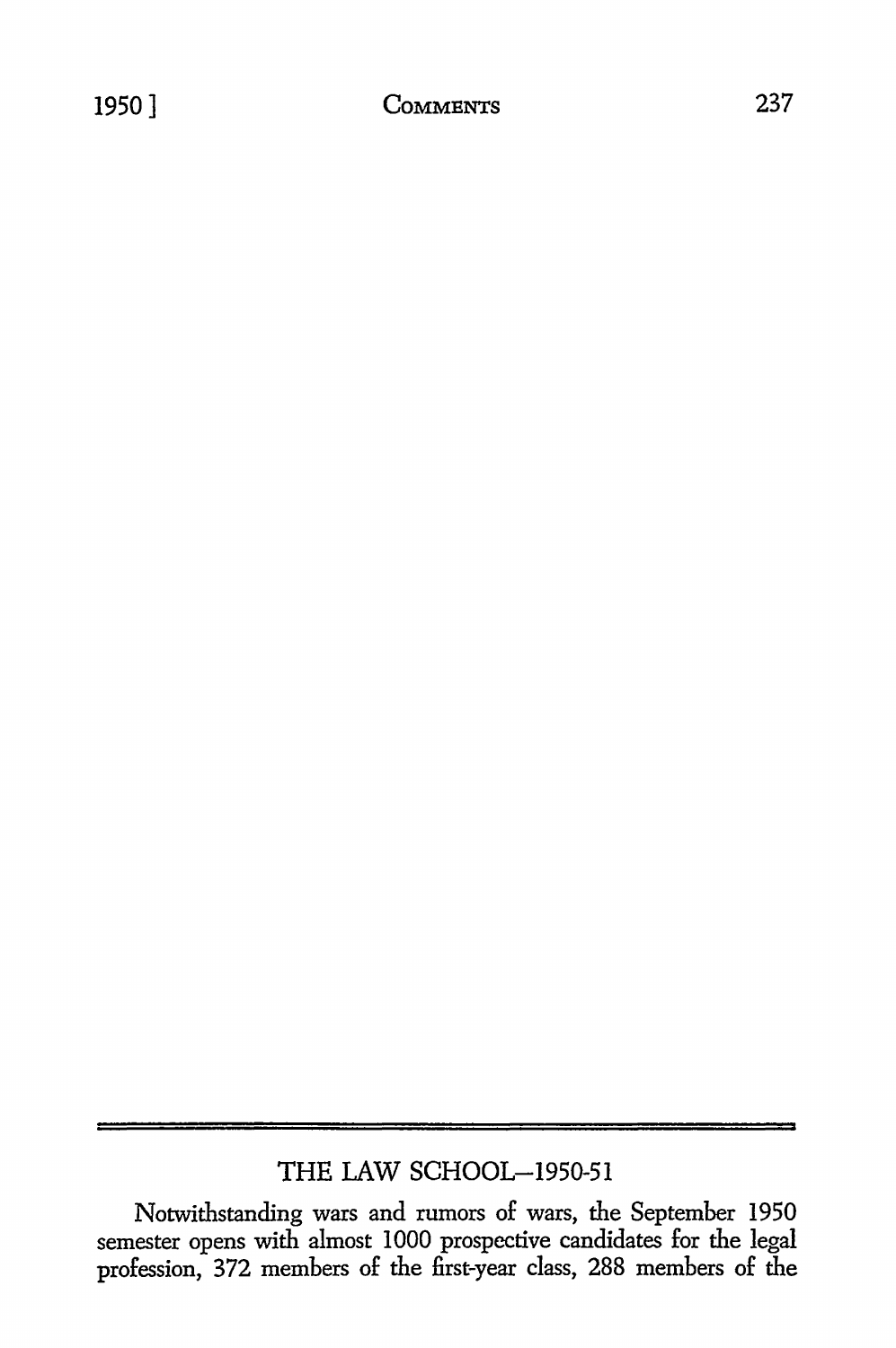second-year class, 284 in the third-year class, 24 graduate students in law and 3 special students, making a total of 971 students. The enrollment is actually 59 less than last year when a total of 1030 students were enrolled for the fall semester, but the call of reservists and the prospective induction of all other able bodied male persons have had a noticeable though limited effect. Moreover, they create an atmosphere of suspense not to say apprehension throughout the student body, but the fundamentals of law will be imparted just as rigorously as ever.

Faculty changes are taking place. We regret to report that this is the last year of teaching service for Professor John B. Waite, who has earned wide repute in criminal law and sales and Professor Edgar N. Durfee, master of equity jurisprudence and related subjects. Each of these veteran teachers reaches his 69th birthday during the current academic year and next year each is entitled, under university regulations, *to* the so-called "terminal furlough" enjoyed by all members of the faculty during the year preceding retirement at age 70. We shall miss their able services.

One new member is being added to the faculty, Associate Professor Roy L. Steinheimer. Mr. Steinheimer is a graduate of Michigan Law School. He entered the School in September 1937, after having received his Bachelor of Arts degree at the University of Kansas. He earned his J.D. at Michigan in 1940. While a student, Mr. Steinheimer was a leader in the Case Club activities of the Law School, winning the Henry M. Campbell Prize during his junior year and the following year serving as senior adviser. In his senior year he was also an editor of the *Michigan Law Review.* Since graduation he has been associated with the well-known firm of Sullivan & Cromwell in New York City, where, during the post-war years, he has been a member of the litigation department. He has acquired an excellent reputation as a trial lawyer and as a student of trial and appellate procedures. He will teach courses in civil procedure, equity, and bills and notes. He is a valuable addition *to* the staff.

Alumni will be interested *to* learn that a new edition of the University of Michigan Law Alumni Directory will be published late in 1950 or early in 1951. The first issue of this Directory was published in 1940. A new edition will be issued every ten years. The 1950 edition will bring the earlier edition up-to-date, recording the many changes that have taken place during the war and post-war years. The next decennial Directory will be issued according to plan in 1960 and will mark the 100th anniversary of the first commencement exercises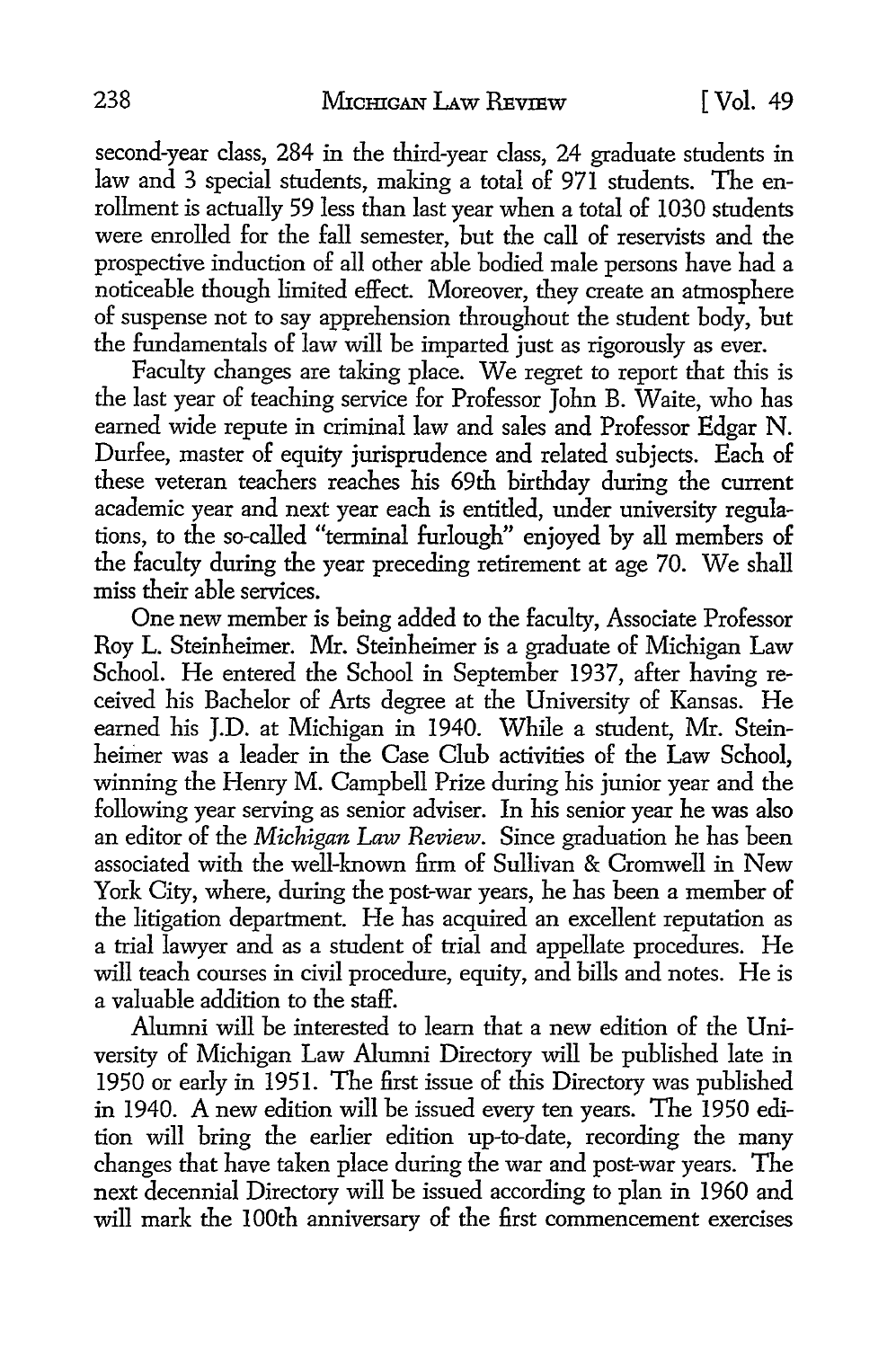in the University of Michigan Law School. The School was opened in 1859 and the first class was graduated in 1860.

Overcrowding of the curriculum and insistent changes in the substance of legal affairs have, during recent years, necessitated certain curricular changes which should be here recorded. In making the changes we have followed the well tried course of "evolution" rather than "revolution." In the process it has been found desirable to increase emphasis upon certain of the fundamentals of the legal system-civil procedure, property, trusts and estates, as well as on that more recent arrival in the field of fundamentals-public law. The increased emphasis is being accomplished by adding Trusts and Estates I and Civil Procedure II to the list of required courses, by increasing the time allocated to first year Property, and by requiring each student to elect a minimum of three public law courses. Also we have introduced a so-called Preliminary Week, devoted to opportunity for orientation of beginning students, familiarizing them in a general way before the opening of regular classes with the Law School, the Law Library, the study of law, and the general framework of a civil action. This facilitates the work of the first-year fundamental courses during the earlier weeks of the regular semester. Preliminary Week is followed by a short course on "Introduction to the Legal System"- a course that continues the orientation process by offering a little history of procedure, a trip through the common law forms of action, and a brief discussion of some of the more common and elementary legal concepts. With plenty of flaws at first, three years of experience have molded this introductory program until it serves its purpose well. With a different objective the faculty has also introduced a requirement that all students sometime during their three years of law study shall take at least one course of a broadly cultural or philosophical character, such as Jurisprudence, Comparative Law, International Law, Legal History, or Theories of Public Law, thus assuring a certain breadth as well as depth in the educational program. Finally, to afford opportunity for developing individual skill in legal research, several well-planned seminar courses are being offered with the expectation that many if not most students will take at least one of them. The faculty is, of course, continuously studying the curriculum, molding it by the evolutionary process of making adjustments from time to time as need indicates to keep abreast of the needs of the profession.

The College of Literature, Science, and the Arts has recently decided to abandon the so-called combined curriculum which has been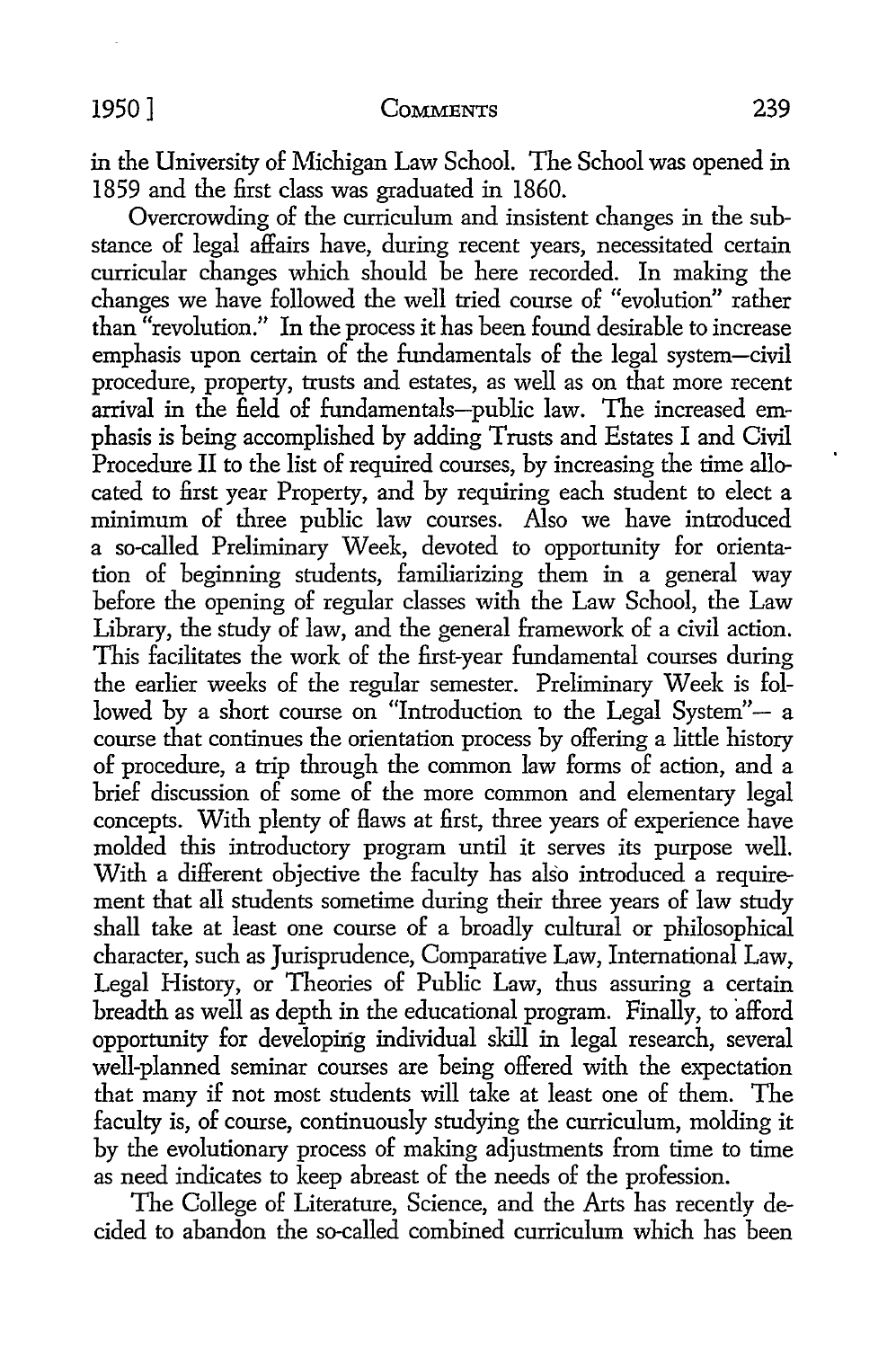in effect for so many years, and, indeed, we ourselves have felt that under post-war conditions it was no longer fully satisfactory, notwithstanding the fact that in the past it has served well as the pathway to legal education for many of our ablest graduates. Accordingly, we have arranged for and placed in effect with the College a new "Integrated Program," a "3½-3½" combined curriculum substituted for the former "3-3" combination. Pursuant to this plan the student may enter the Law School at the end of his third college year and for one year must devote all of his time to the regular first-year fundamental law courses. Thereafter he must enroll for three additional years, one semester of which is devoted to advanced Literary College and Graduate School study in fields cognate to law. When the new plan comes *into* full operation it will bring into the Law School a substantial number of students who will require three and one-half law school years to satisfy the requirements for the degree. These students will find their legal training greatly enriched, and, as to them, the ever present problem of getting all desired out of an overcrowded curriculum will be solved. This new "Integrated Program" does not affect the standard method of admission on an A.B. degree or its equivalent. It merely provides a supplementary route to the Law School.

Alumni of the school will be interested in the revival of the student news leaflet *Res Gestae.* Many will recall that a news sheet by this name was first distributed at the Law School some fifty years ago, but for reasons long since forgotten it passed out of existence. The Michigan Student Bar Association, organized by the students and approved by the faculty in May 19.49, is now undertaking to re-publish *Res Gestae.* It will appear monthly during the school year as a mimeographed four to six page leaflet to be distributed to all of the association members. The sheet will give news reports of Law School events, and will include announcements of events to come. Edited by a staff appointed by the Student Bar Association, it will be valuable as a medium of inter-communication between law students, student groups, and-the faculty. Although less elaborate and, incidentally, less expensive than the printed law student newspapers found in certain other law schools, it will serve the same good end.

Mention should be made of a recent pleasing recognition of one of the publications of the Law School research program. For a number of years, with the assistance of W. W. Cook· Endowment Funds as well as additional funds given by alumni and derived from other sources, we have sponsored and promoted a monumental study entitled *Conflict of Laws-A Comparative Study*, by Dr. Ernst Rabel,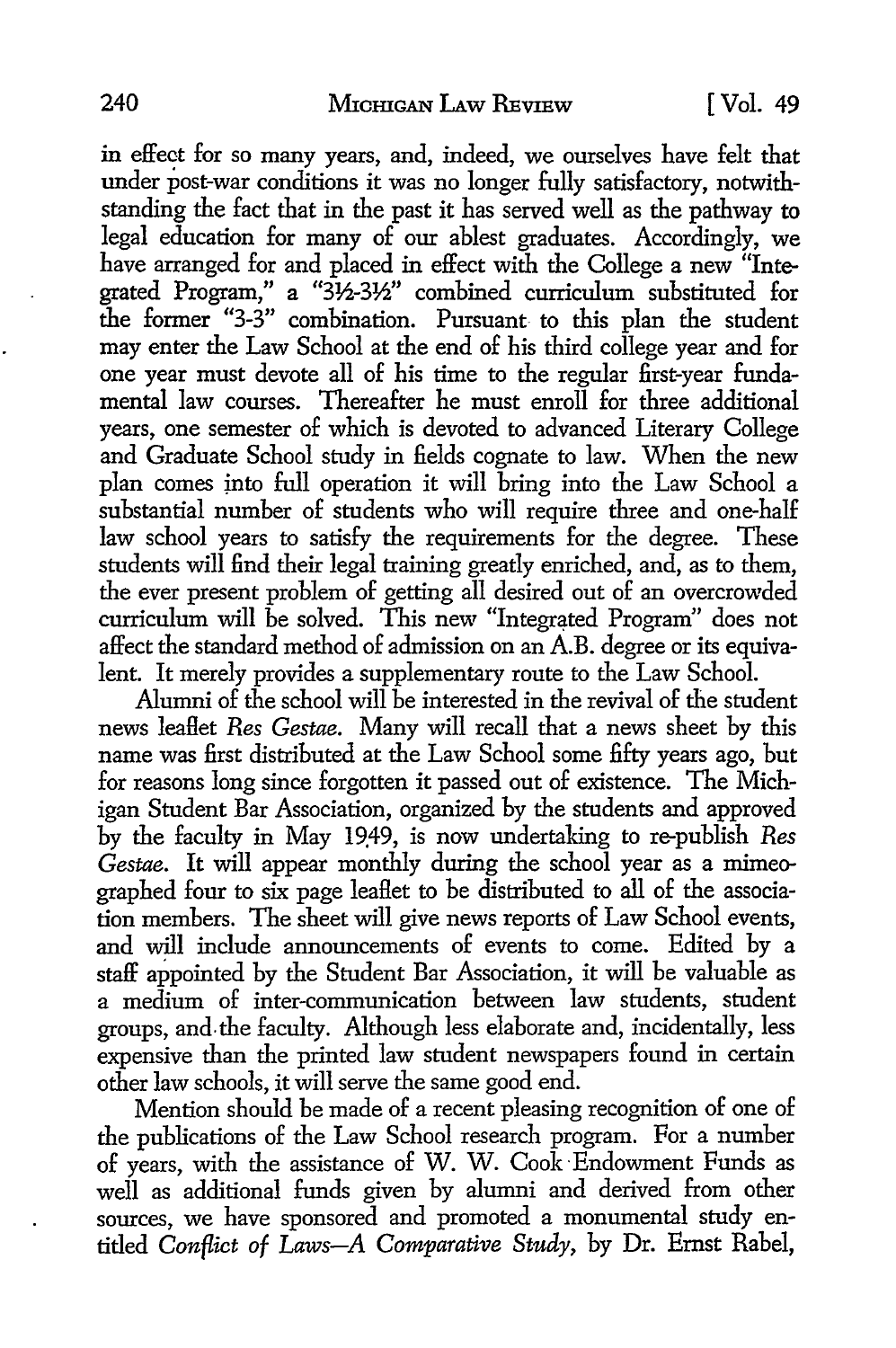$\ddot{\phantom{0}}$ 

### 1950] **CoMMENTS** 241

relating the principles of conflicts as they are found in this country to corresponding principles found in other legal systems of the world. Dr. Rabel is one of the outstanding legal scholars of the world. One time Director of the Kaiser-Wilhelm Institute of Comparative Law of Berlin, and an *ad hoc* judge on the International Court of Justice, he has been associated with our research staff since 1939. His threevolume treatise, published in the Michigan Legal Studies, has recently been awarded the Ames Prize, a prize granted periodically by the faculty of the Harvard Law School for the most meritorious legal publication in the English language of the preceding five-year period. The prize includes a cash award and a bronze medal. The fund from which it is awarded was originally set up by Judge Julian W. Mack in 1898. Other distinguished holders of the prize are John Henry Wigmore, who received it for his edition of *Greenleaf on Evidence,* Frederick William Maitland, for his *Year Book Series of the Selden Society,*  William Searle Holdsworth, for his three volumes in the *History of English* Law, Benjamin N. Cardozo, for *The Paradoxes of Legal Sci*ence, Randolph E. Paul, for his *Federal Estate and Gift Taxation*. The award is most gratifying.

The Law School has been continuing its program of Institutes designed not only for students, faculty and other members of the University community, but also for members of the bench and bar who are cordially invited to attend. In February of 1950, we conducted an Institute on Advocacy that proved to be unusually profitable. A twoday program was offered, the subject matter including the entire range of procedural problems. Principal speakers were Francis X. Busch of Chicago, the well-known trial attorney and legal author, Chris M. Youngjohn. of Detroit, and Roy L. Steinheimer, then of New York, now a member of the Michigan law faculty. The Institute was attended by approximately 500 members of the bench and bar and was pronounced by all present a decided success.

In the latter part of June 1950, the Law School conducted its traditional Summer Institute, this time devoted to the subject of "The Law and Labor-Management Relations." It extended from June 26 to July 1, with three to five sessions each day-a very strenuous program indeed. Speakers included such well-known figures as Thurman W. Arnold, now a member of the District of Columbia Bar, John W. Gibson, Assistant Secretary, United States Department of Labor, Otto Kahn-Freund of the faculty of the University of London, School of Economics and Political Science, David Previant of Milwaukee, counsel for a number of AFL unions, Harold F. North, Industrial Relations Man-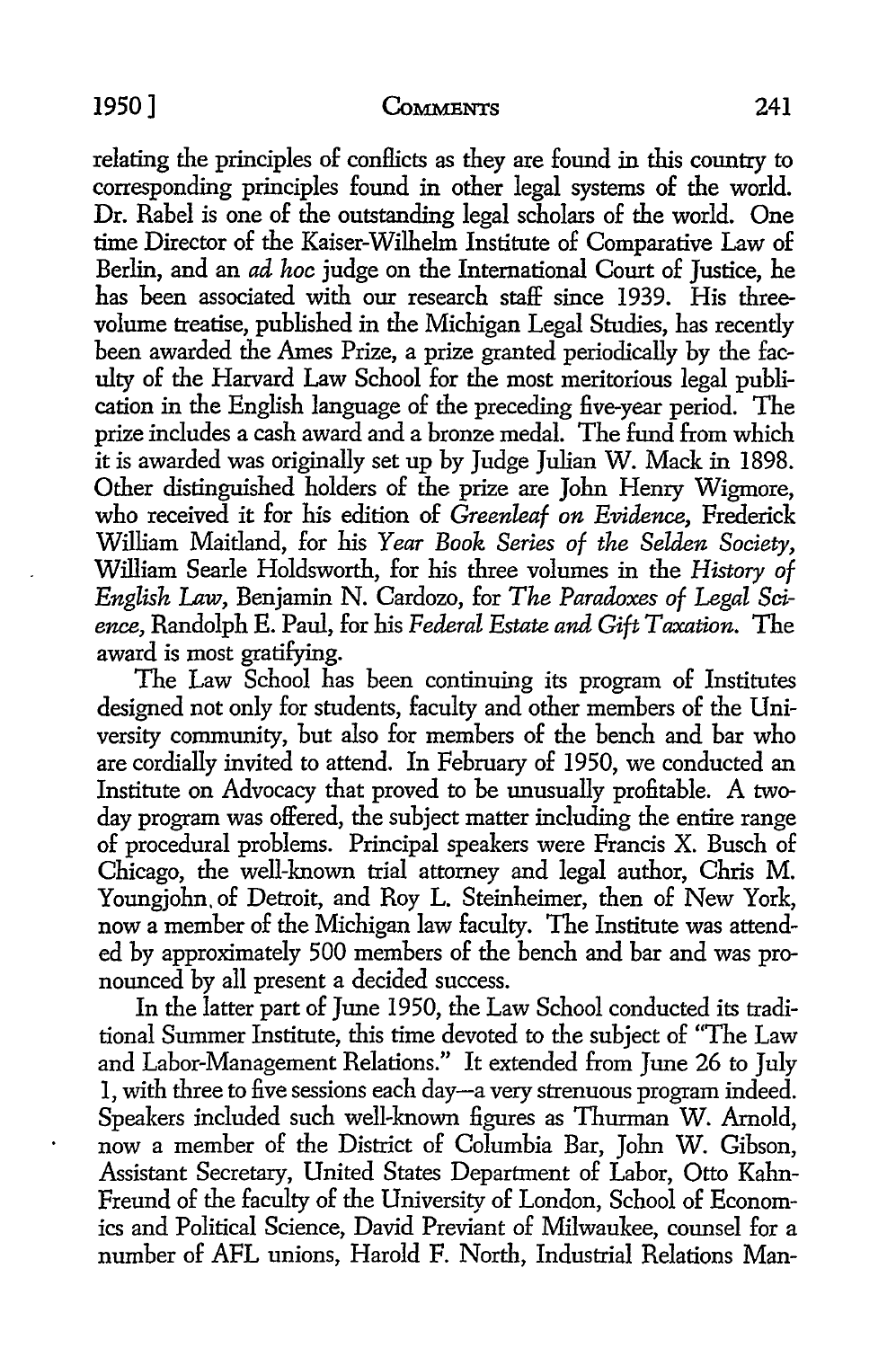ager, Swift & Co., Chicago, Arthur J. Goldberg, General Counsel, CIO, United Steelworkers of America, John C. Gall of the District of Columbia Bar, counsel for the National Association of Manufacturers. Foreign labor specialists participated from England, Australia, Austria and Yugoslavia. Altogether there were fifty-two speakers taking part in the program, and every effort was made to present the controversial aspects of labor-management relations in a well-balanced manner. In virtually every session of the Institute, three points of view, often sharply conflicting, were presented—those of management, labor and the public. Gilbert H. Montague, a member of the New York Bar and a well-known expert on anti-trust law, continued to manifest his interest in the Summer Institute program of the School by his personal participation and his substantial contribution to its financial support.

In addition to these formal Institutes, the Law School has been sponsoring, primarily for the benefit of its students, a carefully organized program of extra-curricular lectures. These lectures provide opportunity for students to become acquainted with distinguished members of the bench and bar as well as to obtain a glimpse of subject matter lying outside the normal range of class room work. Illustrative of these lectures held during the past year were one delivered by Morrison Shafroth of Denver, one time Chief Counsel of the Bureau of Internal Revenue, who spoke on "Anti-Trust Litigation," in which field he has been especially active in connection with the cement industry litigation; another by Gilbert T. Stephenson, Director of the Trust Research Department of the Graduate School of Banking, speaking on "Powers-of-Appointment Provisions of Wills and Trust Agreements"; another by Thomas E. Sunderland, General Counsel of the Standard Oil Company who discussed "Corporate Legal Practice"; and a fourth by Vladimir Gsovski, Chief of the Foreign Law Section of the Library of Congress and author of the two-volume translation and discussion of *Soviet Civil Law,* who spoke on "Rights in Soviet Law." These and similar extra-curricular lectures add interest and breadth to the school program

Another related series of especial interest to seniors about to embark on the practice of law was a panel discussion devoted to problems encountered in entering the practice of law. Four members of the bar participated: Theodore Van Dellen, from Albion, Michigan, spoke on "Starting Alone in a Small City"; Paul M. Trigg of Detroit discussed "Practice with a Large Firm in a Large City"; Alfred W. Hewitt of Grand Rapids devoted attention to "Practice in a Middle-Sized City"; and Douglas K. Reading of Ann Arbor discussed his own experiences